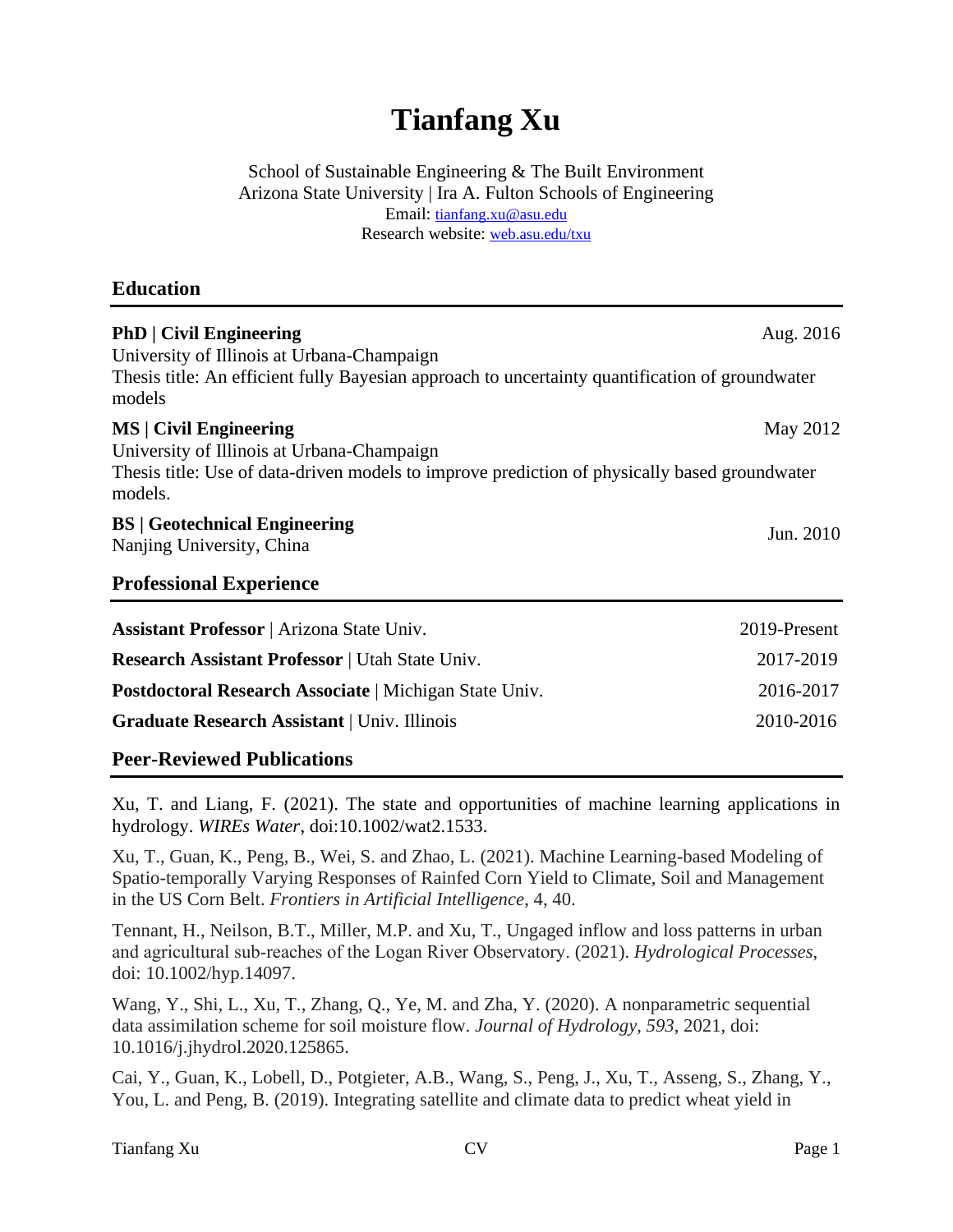Australia using machine learning approaches. *Agricultural and forest meteorology*, *274*, pp.144- 159.

Xu, T., Deines, J. M., Kendall, A. D., Basso, B., & Hyndman, D. W. (2019). Addressing challenges for mapping irrigated fields in subhumid temperate regions by integrating remote sensing and hydroclimatic data. *Remote Sensing*, *11*(3), 370.

Hyndman, D.W., Xu, T., Deines, J.M., Cao, G., Nagelkirk, R., Viña, A., McConnell, W., Basso, B., Kendall, A.D., Li, S. and Luo, L. (2017). Quantifying changes in water use and groundwater availability in a megacity using novel integrated systems modeling. *Geophysical Research Letters*, *44*(16), pp.8359-8368.

Xu, T., Valocchi, A. J., Ye, M., & Liang, F. (2017). Quantifying model structural error: Efficient Bayesian calibration of a regional groundwater flow model using surrogates and a data‐driven error model. *Water Resources Research*, *53*(5), 4084-4105.

Xu, T., Valocchi, A. J., Ye, M., Liang, F., & Lin, Y. F. (2017). Bayesian calibration of groundwater models with input data uncertainty. *Water Resources Research*, *53*(4), 3224-3245.

Xu, T., & Valocchi, A. J. (2015). A Bayesian approach to improved calibration and prediction of groundwater models with structural error. *Water Resources Research*, *51*(11), 9290-9311.

Xu, T. and Valocchi, A.J., 2015. Data-driven methods to improve baseflow prediction of a regional groundwater model. *Computers & Geosciences*, *85*, pp.124-136.

Choi, J., E. Amir, T. Xu and A. J. Valocchi. Learning relational Kalman filtering. In *Proc. 29th AAAI Conf. on Artificial Intelligence (AAAI-15)*, Austin, TX, Jan. 2015.

Xu, T., Valocchi, A. J., Choi, J., & Amir, E. (2014). Use of machine learning methods to reduce predictive error of groundwater models. *Groundwater*, *52*(3), 448-460.

## **Invited Presentations**

Combining Process Understanding and Machine Learning: Two Hydrologic Case Studies. Department of Hydrology & Atmospheric Sciences, Weekly Colloquium, University of Arizona, Nov. 2020.

A tale of models and data: machine learning for improved prediction and understanding of environmental systems, Center for Behavior, Institutions and the Environment (CBIE), Arizona State University, Feb. 2020.

Bridging models and data: towards improved prediction and understanding of environmental systems, Environmental Engineering Seminar, Arizona State University, Tempe, AZ, Nov. 2019.

A tale of two models: applications of machine learning in hydrology, Hydrosystems Engineering Seminar, Arizona State University, Sep. 2020.

Bridging models and data: towards improved prediction and understanding of water resources systems, Math and Statistics Department Applied Math Seminar, Utah State University, Logan, UT, Oct. 2018.

Bridging models and data: error-explicit Bayesian uncertainty quantification of groundwater models, Department of Earth, Atmospheric and Planetary Sciences Friday Seminar Series, MIT, Cambridge, MA, Apr. 2017.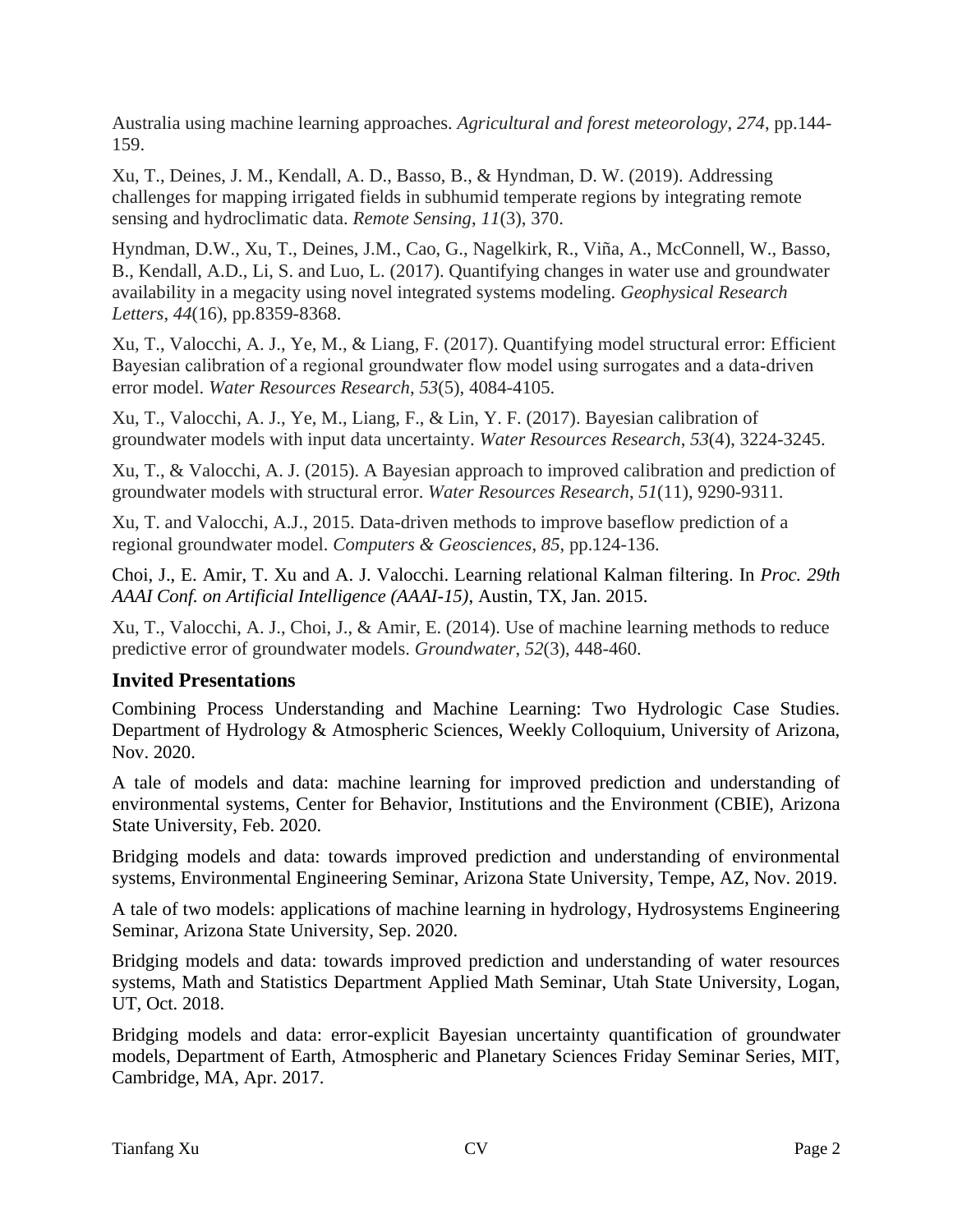Bridging models and data: Towards improved prediction and understanding of environmental systems, Department of Environmental Science, University of California Riverside, Riverside, CA, Apr. 2017.

Bridging models and data: HPC for Bayesian calibration of groundwater models with structural error, Computational Science and Engineering Annual Meeting, University of Illinois Urbana-Champaign, Urbana, IL, Apr. 2016.

Use of Machine Learning Methods to Improve Prediction of Regional Groundwater Models, Ven Te Chow Hydrosystems Laboratory Seminar Series, University of Illinois Urbana-Champaign, Urbana, IL, Apr. 2014.

## **Conference Presentations**

T. Xu, Y. Long, C. Tyson, R. Zeng, B. T. Neilson, D. G. Tarboton, Hybrid physically-based and deep learning modeling of a snow dominated mountainous karst watershed. Presented at AGU Fall Meeting, San Francisco, CA, Dec. 2019.

T. Xu, Machine learning approach to irrigation mapping and yield prediction, Identifying Emerging Opportunities in Arizona Agriculture Workshop, Mesa, AZ, Oct. 2019.

C. Tyson, T. Xu, Assessing Effects of the Choice of Meteorological Forcing Datasets and Downscaling on Distributed Snow Simulations in a Mountainous Watershed. Presented at *AGU Fall Meeting*, New Orleans, LA, Dec. 2018.

T. Xu, J. M. Deines, A. Kendall, B. Bass, and D. H. Hyndman, Addressing challenges for mapping irrigated fields in subhumid temperate U.S. systems, CUAHSI Hydroinformatics Conference, Provo, UT, Jul. 2019.

T. Xu, J. M. Deines, A. Kendall, D. H. Hyndman, and B. Basso. Identifying spatiotemporal dynamics of irrigated area in southwestern Michigan using remote sensing and climate data. Presented at *AGU Fall Meeting*, New Orleans, LA, Dec. 2017.

T. Xu, A. J. Valocchi, M. Ye and F. Liang A fast surrogate facilitated data-driven Bayesian approach to uncertainty quantification of a regional groundwater flow model with structural error. Presented at *AGU Fall Meeting*, San Francisco, CA, Dec. 2016.

T. Xu and A. J. Valocchi, A HydroClient-based learning module of constructing a data-driven rainfall-runoff model. Presented at *CUAHSI Data-Driven Education Workshop, CUAHSI Biennial Symposium*, Shepherdstown, WV, Jul. 2016.

T. Xu, A. J. Valocchi, Y. F. Lin and F. Liang, A Bayesian calibration approach to input data variability in groundwater models. Presented at *AGU Fall Meeting*, San Francisco, CA, Dec. 2015.

T. Xu and A. J. Valocchi. A fully Bayesian approach to improved calibration and prediction of groundwater models with structural error. Presented at *AGU Fall Meeting*, San Francisco, CA, Dec. 2014.

T. Xu and A. J. Valocchi. Use of Data-driven Methods to Improve Baseflow Prediction of a Regional Groundwater Model. Presented at *Illinois water conference*, Urbana, IL, Oct. 2014.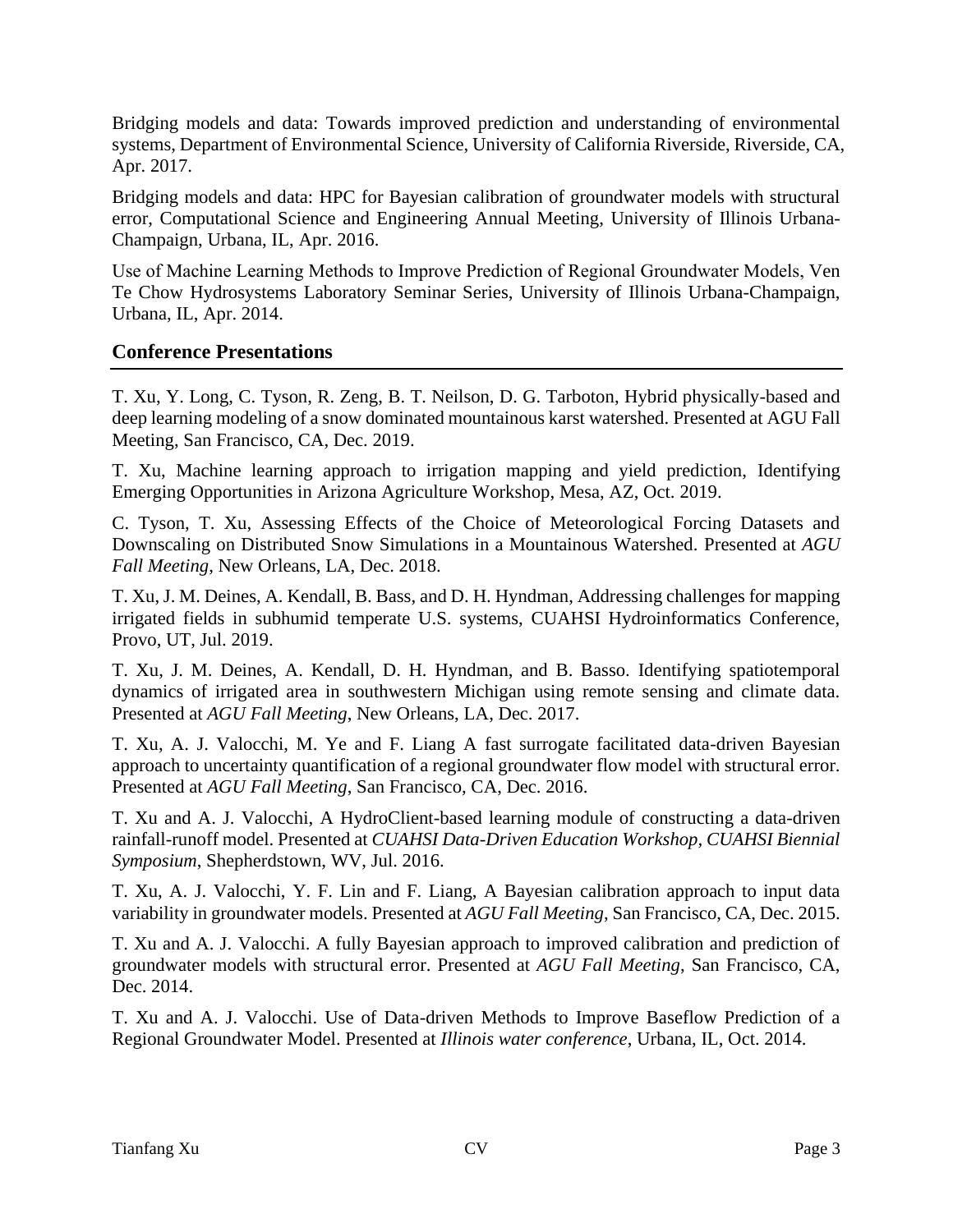T. Xu and A. J. Valocchi. A Fully Bayesian approach to calibrate groundwater flow models with structural error. Presented at *6th International Conference on Porous Media & Annual Meeting (INTERPORE)*, Milwaukee, WI, May 2014.

T. Xu and A. J. Valocchi. Use of Machine Learning Techniques to Enhance Groundwater Model Predictions. In *Proc. MODFLOW and more*, Golden, CO, Jun. 2013.

T. Xu and A. J. Valocchi. Use of data-driven models to enhance prediction of groundwater models. Presented at *EGU General Assembly*, Vienna, Austria, Apr. 2013.

T. Xu, A. J. Valocchi, J. Choi and E. Amir. Improving groundwater flow model prediction using complementary data-driven models. In *Proc. XIX International Conference on Computational Methods in Water Resources (CMWR)*, Jun. 2012.

#### **Professional Memberships**

American Geophysical Union (AGU)

Society for Industrial and Applied Mathematics (SIAM)

#### **Teaching**

| CEE 540 <i>Groundwater Hydrology</i> , Arizona State Univ.      | Spring 2020, 2021 |
|-----------------------------------------------------------------|-------------------|
| CEE 341 Fluid Mechanics, Arizona State Univ.                    | Fall 2019, 2020   |
| CEE 5430/6430 <i>Groundwater Engineering</i> , Utah State Univ. | Fall 2017 & 2018  |

#### **Research Projects**

Collaborative Research: Quantifying Watershed Dynamics in Snow-Dominated Mountainous Watersheds Using Hybrid Physically Based and Deep Learning Models. NSF GEO-EAR-HS, \$284,867, 3/2021-2/2024 (PI).

Developing an irrigation dataset for assessment of anthropogenic impacts on terrestrialatmosphere energy-water coupling using machine learning-based data fusion. NOAA COM, \$288,793, 9/2020-8/2022 (co-PI).

Quantifying trade-offs in water quantity and quality in a managed aquifer recharge system. ASU, \$49,656, 1/2020-12/2020 (co-PI).

Elements: Advancing Data Science and Analytics for Water (DSAWS). NSF, \$576,946, 10/2019- 9/2022 (co-PI).

Understanding the variability of recharge and groundwater control on mountainous stream discharge in karst environments. USGS 104(b)/UWRL, \$73,003, 6/2018-5/2019 (PI).

#### **Awards**

Computational Science and Engineering (CSE) Fellow | Univ. Illinois 2015-2016 *Proposal: Bridging Models and Data: High Performance Computing for Bayesian Calibration of Geoscience Models with Structural Error*